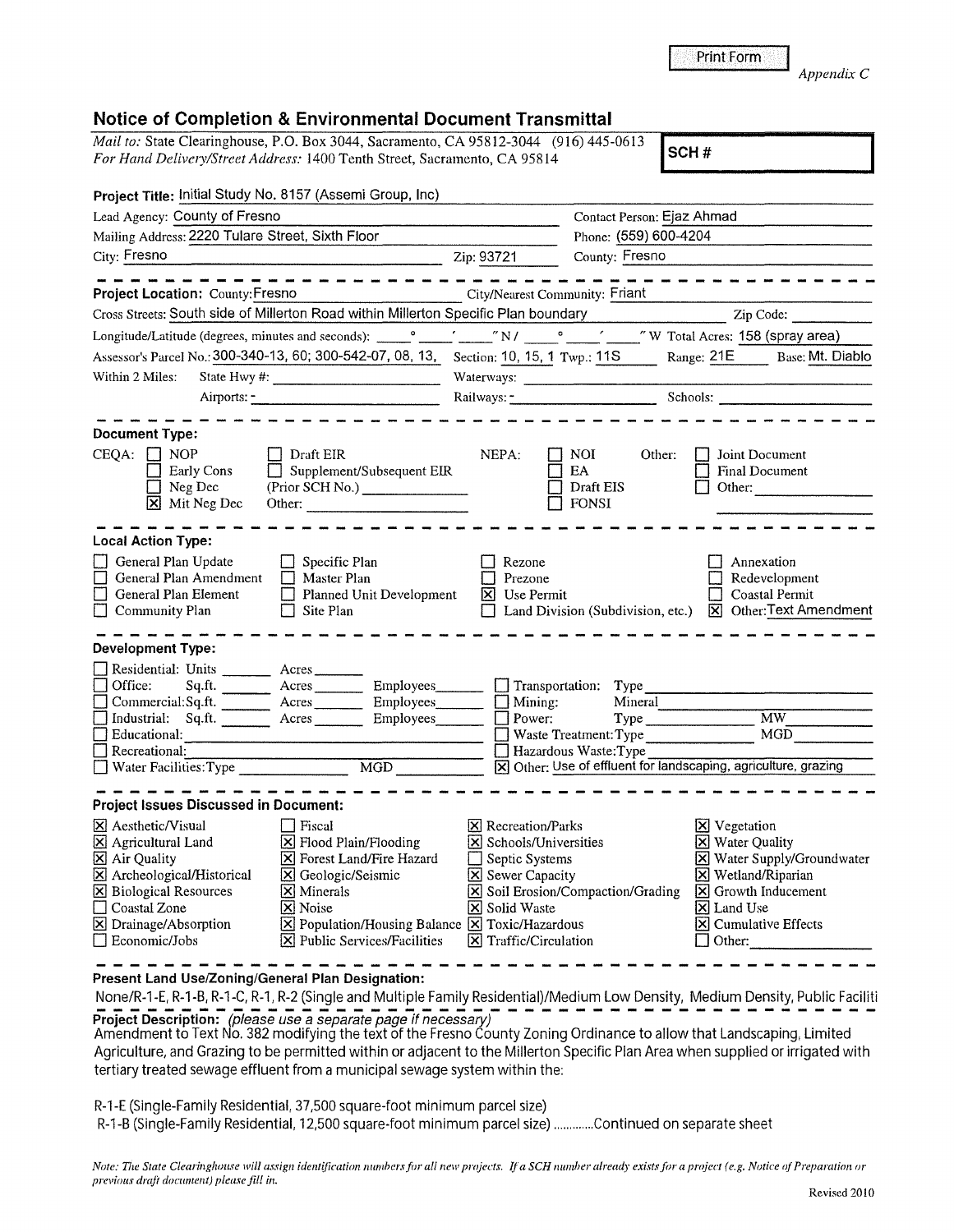## **Reviewing Agencies Checklist**

Lead Agencies may recommend State Clearinghouse distribution by marking agencies below with and **"X".**  If you have already sent your document to the agency please denote that with an **"S".** 

| X                                                                                                           | Air Resources Board                                         |                         | Office of Historic Preservation                          |
|-------------------------------------------------------------------------------------------------------------|-------------------------------------------------------------|-------------------------|----------------------------------------------------------|
|                                                                                                             | Boating & Waterways, Department of                          |                         | Office of Public School Construction                     |
|                                                                                                             | California Emergency Management Agency                      |                         | Parks & Recreation, Department of                        |
|                                                                                                             | California Highway Patrol                                   |                         | Pesticide Regulation, Department of                      |
|                                                                                                             | Caltrans District # 6                                       |                         | <b>Public Utilities Commission</b>                       |
|                                                                                                             | Caltrans Division of Aeronautics                            | X                       | Regional WQCB #5                                         |
|                                                                                                             | <b>Caltrans Planning</b>                                    |                         | Resources Agency                                         |
|                                                                                                             | Central Valley Flood Protection Board                       |                         | Resources Recycling and Recovery, Department of          |
|                                                                                                             | Coachella Valley Mtns. Conservancy                          |                         | S.F. Bay Conservation & Development Comm.                |
|                                                                                                             | <b>Coastal Commission</b>                                   |                         | San Gabriel & Lower L.A. Rivers & Mtns. Conservancy      |
|                                                                                                             | Colorado River Board                                        |                         | San Joaquin River Conservancy                            |
| $\overline{x}$                                                                                              | Conservation, Department of                                 |                         | Santa Monica Mtns. Conservancy                           |
|                                                                                                             | Corrections, Department of                                  |                         | <b>State Lands Commission</b>                            |
|                                                                                                             | Delta Protection Commission                                 |                         | <b>SWRCB: Clean Water Grants</b>                         |
|                                                                                                             | Education, Department of                                    | X.                      | <b>SWRCB: Water Quality</b>                              |
|                                                                                                             | <b>Energy Commission</b>                                    |                         | <b>SWRCB: Water Rights</b>                               |
| $\overline{x}$                                                                                              | Fish & Game Region $#^4$                                    |                         | Tahoe Regional Planning Agency                           |
|                                                                                                             | Food & Agriculture, Department of                           |                         | Toxic Substances Control, Department of                  |
| $\overline{x}$                                                                                              | Forestry and Fire Protection, Department of                 | х                       | Water Resources, Department of                           |
|                                                                                                             | General Services, Department of                             |                         |                                                          |
| Χ                                                                                                           | Health Services, Department of                              | х                       | Other: US Fish & Wildlife                                |
|                                                                                                             | Housing & Community Development                             | $\overline{\mathsf{x}}$ | Other: San Joaquin Valley Air Pollution Control District |
|                                                                                                             | Native American Heritage Commission                         |                         |                                                          |
|                                                                                                             | Local Public Review Period (to be filled in by lead agency) |                         |                                                          |
|                                                                                                             | <b>Starting Date February 18, 2022</b>                      |                         | Ending Date March 21, 2022                               |
|                                                                                                             | Lead Agency (Complete if applicable):                       |                         |                                                          |
|                                                                                                             |                                                             |                         |                                                          |
| Applicant: Assemi Group, Inc<br>Consulting Firm: County of Fresno<br>Address: 2220 Tulare Street, 6th Floor |                                                             |                         | Address: 1396 W. Herndon #110, Fresno, CA 93711          |
|                                                                                                             | City/State/Zip: Fresno, CA 93721                            |                         | City/State/Zip: Fresno, CA 93711                         |
| Contact: Ejaz Ahmad, Project Planner<br>Phone: (559) 288-0688                                               |                                                             |                         |                                                          |
|                                                                                                             | Phone: (550)600-4204                                        |                         |                                                          |
|                                                                                                             |                                                             |                         |                                                          |
|                                                                                                             | <b>Signature of Lead Agency Representative:</b>             |                         | Date: 02/16/2022<br>UG N                                 |
|                                                                                                             | itian 01000. Dublin Dagarraga                               |                         |                                                          |

Authority cited: Section 21083, Public Resources Code. Reference: Section 21161, Public Resources Code.